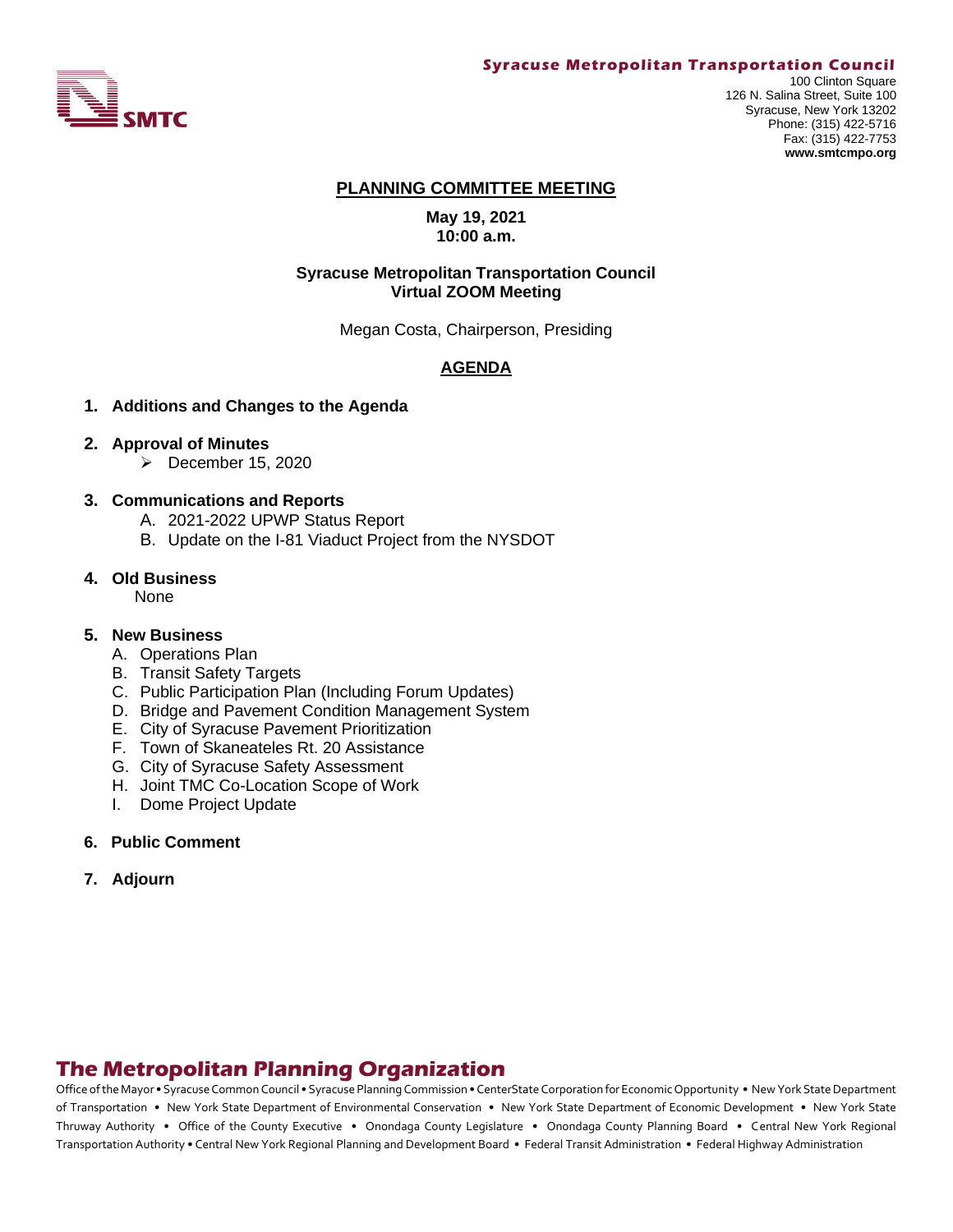# **SYRACUSE METROPOLITAN TRANSPORTATION COUNCIL**

### **MINUTES of the May 19, 2021 PLANNING COMMITTEE MEETING**

#### **Voting Members Organization**

Neil Burke City of Syracuse DPW Jared Shepard **CenterState CEO** 

#### **Also Attending**

### **SMTC Staff**

James D'Agostino, Mario Colone, Jason Deshaies, Andrew Frasier, Mike Alexander, Kevin Kosakowski, Danielle Krol, Aaron McKeon, Meghan Vitale, and Lori Irvine

#### **BUSINESS MEETING**

Chairperson Costa called the meeting to order at 10:06 a.m. via Zoom. Mr. D'Agostino completed a roll call by Agency. Mr. D'Agostino indicated the meeting is being recorded and live streamed on YouTube.

#### **1. ADDITIONS AND CHANGES TO THE AGENDA**

There were no additions or changes to the agenda.

#### **2. APPROVAL OF MINUTES**

Chairperson Costa inquired if there were any changes to the December 15, 2020 minutes.

Hearing none, Chairperson Costa called for a motion.

Mr. Bottar moved, and Mr. Schultz seconded the Approval of the Minutes.

The motion passed unanimously.

Megan Costa, Chair **Syracuse-Onondaga County Planning Agency** David Bottar CNY Regional Planning & Development Board Jerrin George **NYS Thruway Authority** James Rowley **County Legislature Onondaga County Legislature** Owen Kerney **City of Syracuse** – Planning James Fayle **Empire** State Development Brian Schultz **CNY Regional Transportation Authority** Mark Frechette NYS Department of Transportation Mary Robison, Vice Chair **City of Syracuse, Administration** Odean Dyer Onondaga County Department of Transportation

EJ Moses CNY Regional Transportation Authority Ed Mueller CNY Regional Transportation Authority David Roth NYS Department of Transportation John Reichert **NYS Department of Transportation** Dan Kwasnowski Syracuse-Onondaga County Planning Agency Jennifer Terry **Federal Transit Administration**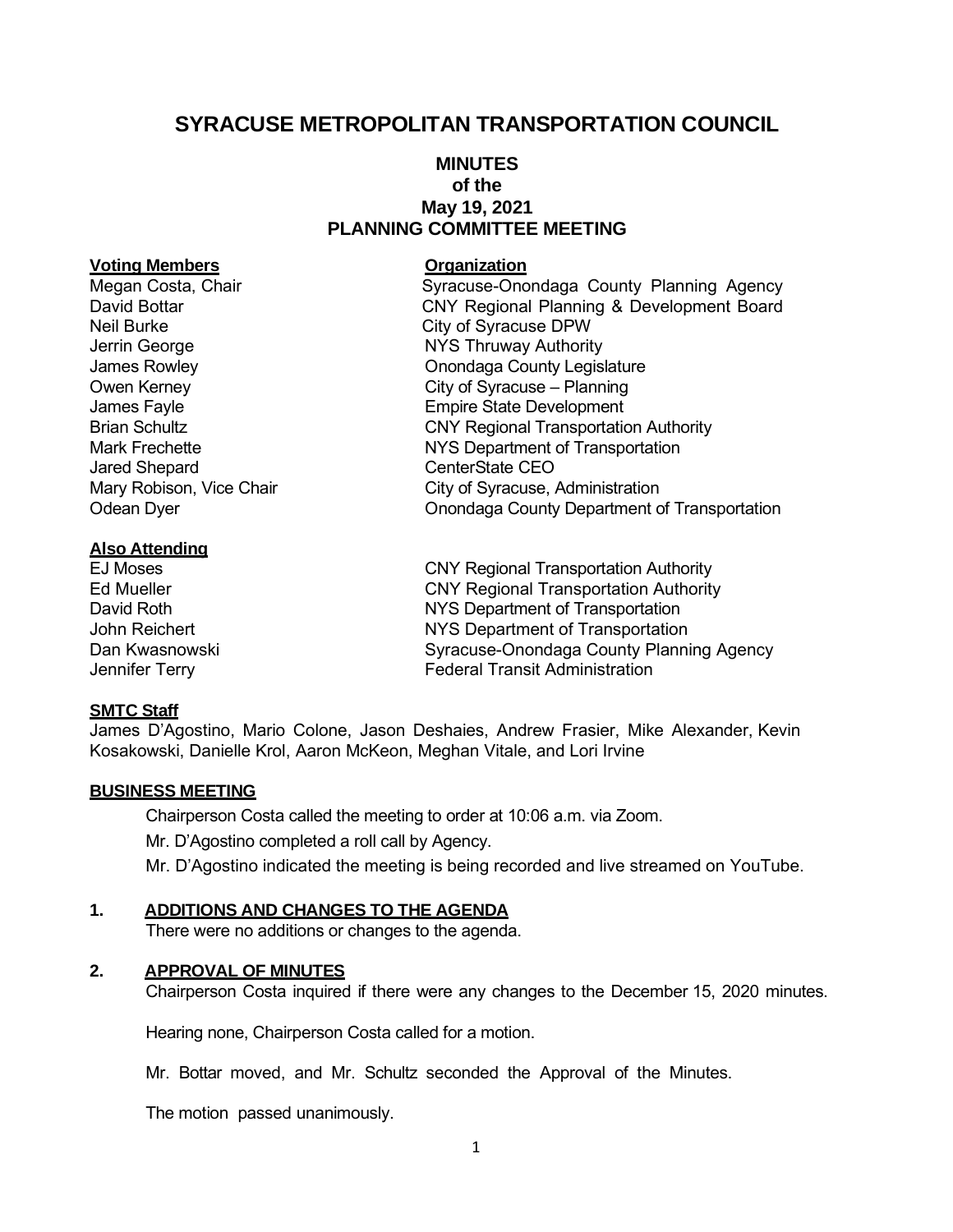### **3. COMMUNICATIONS AND REPORTS A. 2021-2022 UPWP STATUS REPORT**

Mr. D'Agostino indicated the following: The SMTC new program year began on April 1<sup>st</sup>. Under General Administration, the upgraded IT infrastructure to cloud based storage for email and VPN is complete for both the CNY RPDB and the SMTC and has been very successful for allowing remote access. In regard to Public Participation, a virtual meeting for interested parties was held on April 21 to discuss the draft SMTC Public Participation Plan which will be acted on later in the meeting. For Federal Transportation Legislation, initial discussions between the Administration and members of Congress have started as the Administration's infrastructure proposal, the American Jobs Plan, was released on March 31. The \$2.5 trillion dollar proposal includes \$611 billion for various transportation infrastructure investments such as modernizing 20,00 miles of highway, roads, and main streets; repairing the worst 10,000 smaller bridges; replacing thousands of buses and rail carts; and reconnecting neighborhoods cut off by historic investments. Interstate 81 is included in a fact sheet released by the Administration. Additionally, a new transportation bill is needed and will hopefully be received within the year. In regard to the Census, the SMTC staff has been reviewing several proposed changes to federal regulations for defining urban area boundaries given the new Census, and how this may affect MPOs. Mr. D'Agostino indicated there is a good possibility that the SMTC will shrink in some areas. The SMTC has selected a new consultant for Traffic Count Assistance with hopes of having the new contract signed within 30 days. In regard to Geographic Information Systems, staff began discussions on creating several new interactive maps to be added to the SMTC's ArcGIS Online page. These maps include a possible planning projects location map with links to project documents as well as a possible ITS infrastructure map. SMTC also continues to coordinate with the RPDB in regard to the broadband service project and staff has begun preparing for the continuation of the City's sidewalk condition data collection which will begin soon for the second year in a row. Mr. D'Agostino indicated that SMTC held a very successful Forum on Active Transportation (FOAT) meeting a couple months ago with the next meeting scheduled in June 2021. There was a lot of good feedback and will continue to schedule these meetings several times a year. These meetings will also be posted on the Forum on Active Transportation website. In regard to the Bridge & Pavement Condition Management System, Mr. D'Agostino indicated that this project is now complete and the draft final report will be presented to the Planning Committee later in the meeting. Additionally, staff is gearing up for this summer's pavement rating methodology. Mr. D'Agostino indicated that there will be an update on I-81 from NYSDOT next on the agenda. Staff continues to work with SOCPA on the layout of the EST Local Economic Opportunities Plan and would like to wrap this project up soon. SMTC staff continue to monitor progress on I-81 and coordinate with NYSDOT and FHWA as necessary in anticipation of an eventual Long Range Transportation Plan amendment. In regard to Rail, Truck & Transit, with the new program year underway, staff will soon begin updating the area's required Coordinated Plan. Work started on modifying a transportation services questionnaire for distribution to human-service organizations and providers of public transportation in the community. SMTC Staff is participating on a proposal review committee, led by the Albany, NY MPO, for a shared transit service planning and analytics initiative. Mr. D'Agostino indicated that for the Local Comprehensive Plan Assistance there was work that has been completed for the Town of Skaneateles that will be discussed later in the meeting. Work has also been completed and will be presented later in the agenda for the Safety Assessment for the City of Syracuse. There is a draft scope of work that has been completed and needs to be acted on for the Joint TMC Co-Location project. There will be a brief update on the Dome Traffic Management & Events Strategic Plan later in the meeting since it a large, important project for our community. In regard to the Tuscarora Road Corridor Study, staff has completed the fieldwork and a review of obstacles in the public right-of-way that could make adding a trail or sidewalk more complicated and expensive. Staff began developing preliminary recommendations for the Tuscarora Road Corridor. SMTC continues to get the draft report ready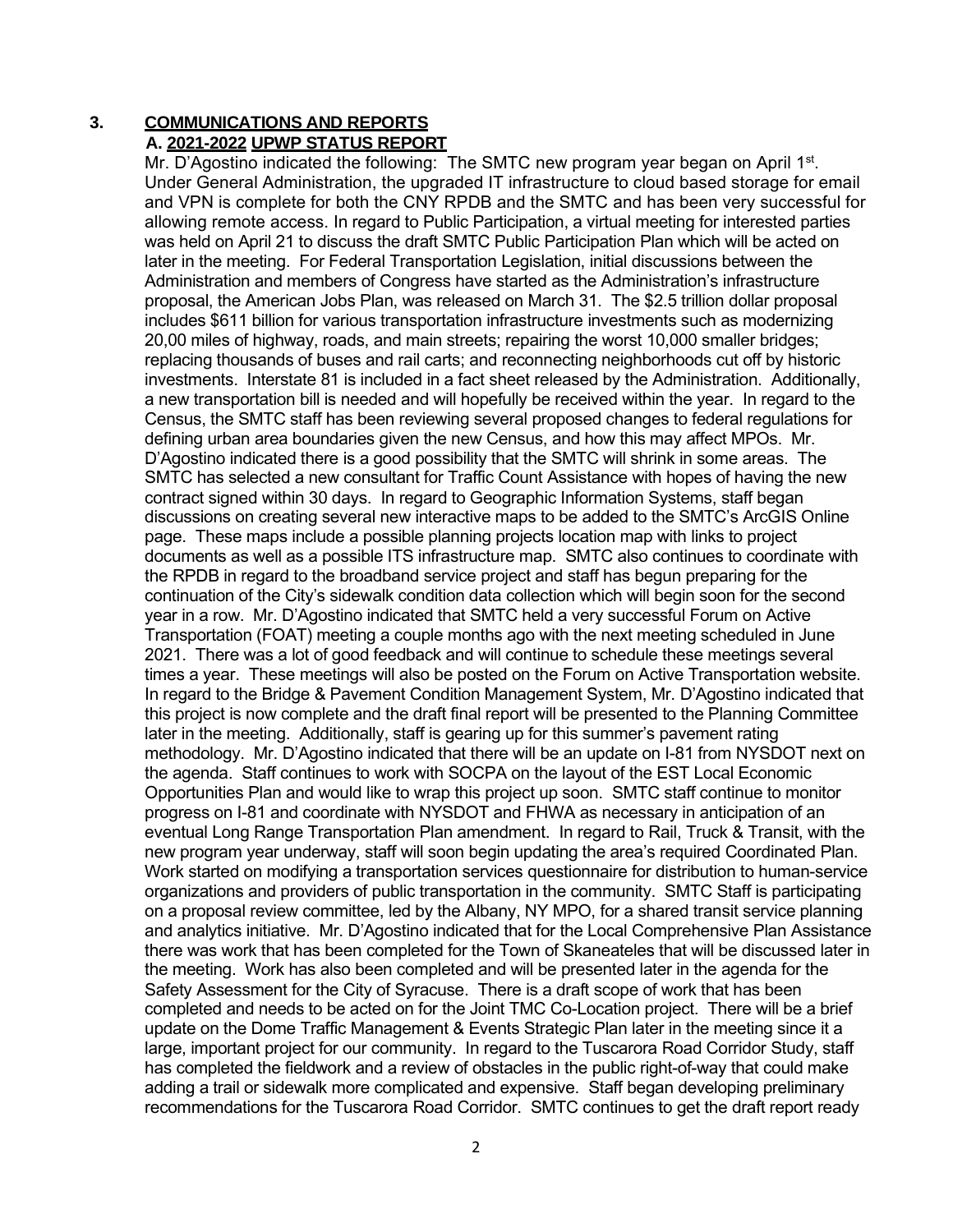for the US Rt. 11 Mattydale study. The SMTC made minor adjustments to the Travel Demand Model following its review of the initial Model findings and this project is on schedule for completion this program year. In regard to the Manlius Village Center Pedestrian Safety & Mobility Study, Staff has summarized the select link analysis for the overlap of Routes 92/173 in the Village of Manlius. In addition, staff has developed a letter and survey to reach out to village businesses to obtain their feedback on how traffic affects their operations. For the Village of Skaneateles Pedestrian Safety & Access Study, staff continues to develop concepts to improve pedestrian accessibility and calm traffic at key intersections in the Village of Skaneateles. Staff has completed fieldwork and are moving onto the next stages. SMTC is about to launch year two of the Syracuse Sidewalk Planning Study with the hiring of two interns that will begin in June. The interns will be walking the streets with GPS' and I-pads collecting data for the City of Syracuse. For the Syracuse Residential Parking Permits Study Staff held the first SAC meeting on March 30<sup>th</sup>. Staff reviewed the existing conditions data for the six study area neighborhoods including initial finding related to white paper with their recommendations underway. In regard to the Syracuse Safe Routes to School Guide, a second study advisory committee meeting occurred in April, the draft white paper has been completed and the study now moves into the creation of the guidebook piece. Lastly, for the Transportation Improvement Program, amendments and/or administrative modifications occurred to the TIP as a special Executive Committee meeting was held in April to address a few city, county and state project monetary shortfalls and scheduling issues and are now waiting on NYSDOT for the next cycle for a new call for projects which should be happening within the next year.

### **B. UPDATE ON THE I-81 VIADUCT PROJECT FROM THE NYSDOT**

Mr. Frechette from the NYSDOT provided a brief update to the committee members on the latest efforts regarding the I-81 Viaduct Project. Mr. Frechette indicated that the "big news" was the Governor's announcement on April  $9<sup>th</sup>$ , after the state budget was passed, they established funding for the first phase of the community grid project included in the state budget in the amount of 800 million dollars. Also included was the announcement that construction will start in 2022. Mr. Frechette indicated that the project will be broken down into several separate contracts which will be beneficial for different contractors to complete. Phase 1 will include all the work proposed along the 481 corridor which will convert 481 to Interstate 81. Also, there will be a lot of work downtown, within the city. Mr. Frechette indicated that at the end of phase one, when the contracts have been completed, the I-81 viaduct can be eliminated/removed. Mr. Frechette mentioned that the DOT anticipates that phase one will take approximately two years to complete. Mr. Frechette indicated that they are not at the construction phase yet as the next public step is to release the draft environmental impact statement then hold public hearing this summer with no exact date as of yet. Due to COVID, the DOT is looking into holding both virtual and in-person hearings for public comments as this is a critical step for engaging the community. Mr. Frechette indicated that after the public hearing is held there will be a culmination preliminary design phase then the completion of record of decision. Mr. Frechette indicated there is a lot of work to be done between now and 2022 and NYSDOT continues to work closely with the State, Federal Government and the City with workforce development to help successfully provide job/training employment opportunities which will provide economic and financial benefits to CNY.

Mr. Bottar asked Mr. Frechette to provide more detail of Phase One of the project. Discussion occurred.

Chairperson Costa asked Mr. Frechette if there will be more design details upon release of the EIS. Mr. Frechette indicated there will be and a discussion occurred.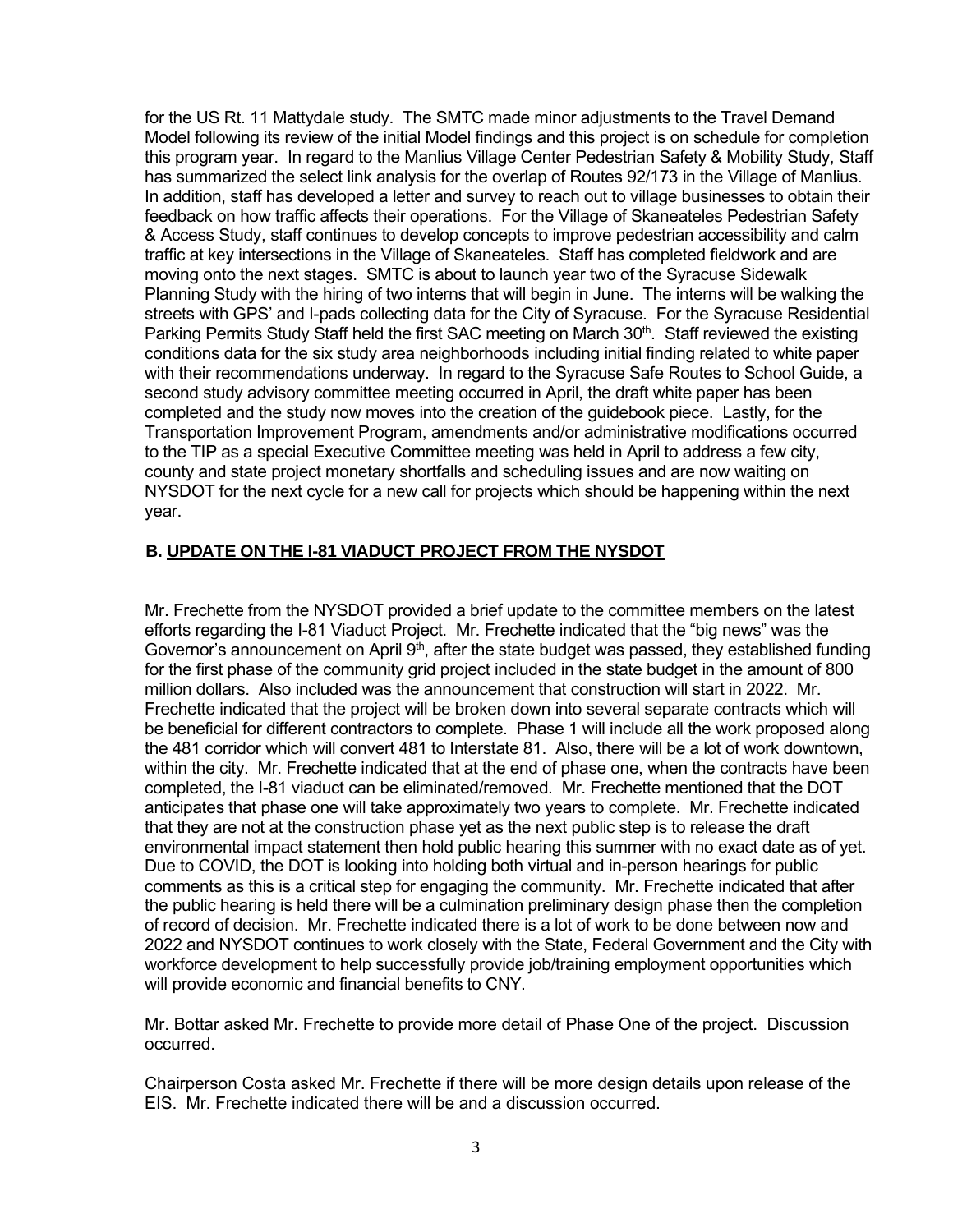## **4. OLD BUSINESS**

None

.

# **5. NEW BUSINESS**

### **A. OPERATIONS PLAN**

Mr. D'Agostino indicated the following minor updates and/or additions were necessary to the SMTC's Operations Plan. The modifications include:

- Update the number of times the Policy and Planning Committees shall meet from 3-4 to 2-4 per year, and as needed.
- Update the Planning Committee member listing to reflect representation of the NYSDOT Region 3 Planning & Program Manager.
- Add that additional evaluation criteria may be considered in the consultant selection process pre-screening and evaluation.
- Add a Title VI notice to the beginning of the Title VI and Affirmative Action Policy Statement section.
- Add a Guidelines for LRTP Amendments section.

Chairperson Costa called for a motion.

Mr. Schultz moved and Mr. Rowley seconded a motion to recommend that the Policy Committee adopt the modifications to the SMTC's Operations Plan.

The motion passed unanimously.

### **B. TRANSIT SAFETY TARGETS**

Mr. D'Agostino indicated that as required by the FAST Act, the SMTC has the option to either adopt the performance measure targets established by the area's provider of public transportation (i.e., Centro) or develop its own. Centro adopted transit safety targets for 2021 in December,2020 for the following performance measures:

- Number and rate of fatalities:
- Number and rate of injuries;
- Number and rate of safety events; and
- System reliability (revenue miles divided by number of breakdowns)

Mr. D'Agostino indicated that the SMTC has agreed to support CNYRTA's 2021 targets.

Chairperson Costa called for a motion.

Mr. Rowley moved, and Mr. Schultz seconded a motion to recommend that the Policy Committee adopt the Transit Safety Performance Measure Targets.

The motion passed unanimously.

### **C. PUBLIC PARTICIPATION PLAN (INCLUDING FORUM UPDATES)**

Mr. D'Agostino indicated that the FAST Act federal transportation legislation requires that the SMTC have in place a Public Participation Plan (PPP) that details the approaches to public participation throughout the metropolitan transportation planning process. The 2021 version describes additional emphasis on the use of virtual public involvement and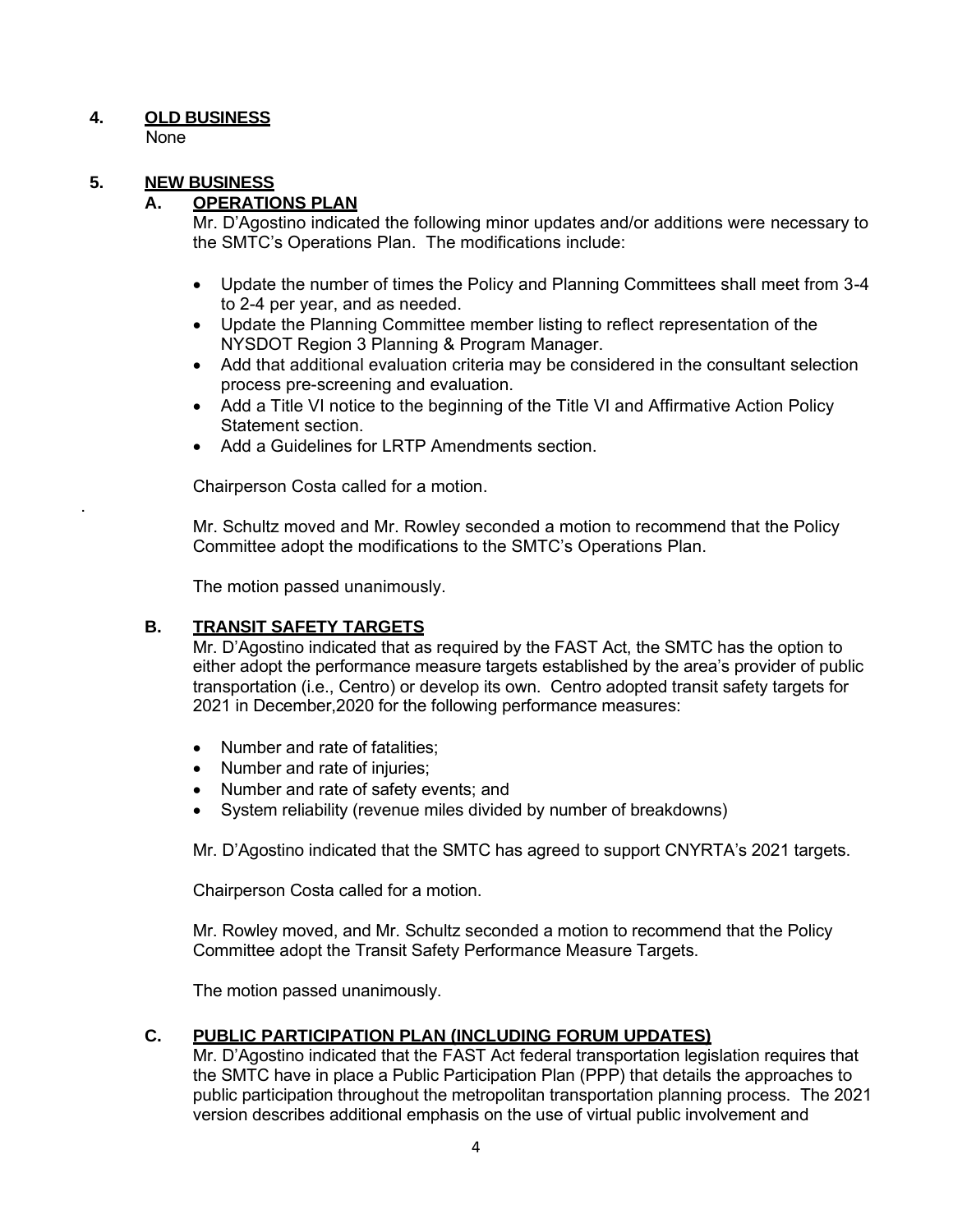replaces the document adopted by the Policy Committee in 2016. The SMTC continues to create separate Public Involvement Plans for individual studies under the framework of the PPP. The required 45-day public comment period is currently underway and this recommendation takes into consideration that there may be minor adjustments to the PPP due to potential public comment.

Mr. Colone gave a brief Power Point presentation.

Chairperson Costa called for a motion.

Mr. Dyer moved, and Ms. Robison seconded a motion to recommend that the Policy Committee adopt the PPP at their June,2021 meeting.

The motion passed unanimously.

### **D. BRIDGE AND PAVEMENT CONDITION MANAGEMENT SYSTEM**

Mr. D'Agostino indicated that the goal of this reoccurring work item was to report, map, and analyze roadway bridge and federal-aid eligible pavement condition in our Metropolitan Planning area. Mr. D'Agostino would like to acknowledge completion of the report.

Mr. Frasier provided a brief Power Point presentation.

Mr. D'Agostino would like to go on record by indicating to the committee that NYSDOT is not sharing pavement information as they used to with the MPO's and indicates it is very much needed information.

Chairperson Costa called for a motion.

Mr. Shepard moved, and Mr. Schultz seconded a motion to recommend that the Policy Committee acknowledge the completion of the BPCMS report at their meeting.

The motion passed unanimously.

### **E. CITY OF SYRACUSE PAVEMENT PRIORITIZATION**

Mr. D'Agostino mentioned that in 2020, on behalf of the City of Syracuse, SMTC conducted an analysis of the City's road network to provide insight into prioritizing certain roads for pavement maintenance. The City asked the SMTC to repeat this process this year with new data collected. The City was interested in determining roads where the investment of resources would be justified. The memo outlines the methods considered in this analysis and an explanation of the final products. Using available data, the SMTC developed a Priority Score on each applicable road segment. This score considered several variables, including pavement rating (collected by the SMTC in 2020), traffic volumes, and functional classification, among others. The approach considered in this analysis is just one of several possible data-driven approaches. The approach utilized data accessible by the agency and seeks to create a repeatable process that stands on solid analytical ground. The output suggests roads which could be considered reasonable candidates for reconstruction.

Mr. Frasier gave a brief Power Point presentation. This was an informational item therefore no action is required by the Committee. Mr. Burke indicated this information is very helpful.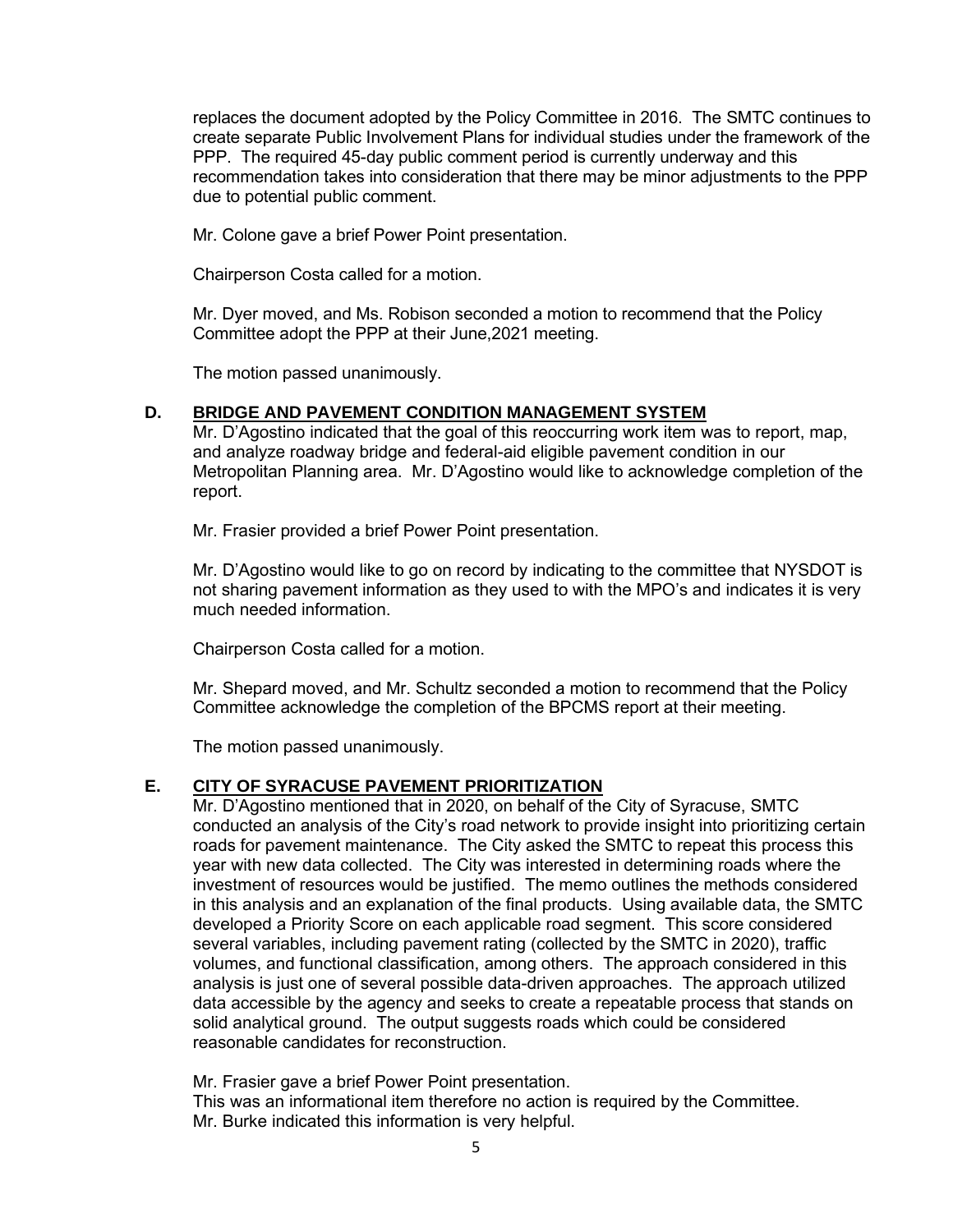# **F. TOWN OF SKANEATELES RT. 20 ASSISTANCE**

Mr. D'Agostino informed the Planning Committee that the SMTC staff completed a Technical Memorandum on the Eastern Gateway Area on US 20 for the Syracuse-Onondaga County Planning Agency. This memorandum considers ways to implement the Town's vision for the portion of US 20 east of the Village of Skaneateles, including a rough cost estimate and design ideas. A key aspect of this effort was evaluation of possible points of overlap between the Town's vision and the work items to be included in a paving project currently being developed by the NYSDOT that will include this area. SMTC staff discussed both projects with the Town, SOCPA, and NYSDOT representatives. The SMTC encouraged the Town to continue to coordinate with the State and to seek alternative design ideas, such as green infrastructure.

Mr. McKeon gave a brief Power Point presentation.

Chairperson Costa and Mr. Frechette both thanked the SMTC for their efforts on this project. This was followed by a brief summary by Mr. Frechette.

Chairperson Costa called for a motion.

Mr. Frechette moved, and Mr. Burke seconded a motion that the Planning Committee recommend that the Policy Committee acknowledge the completion of the report.

The motion passed unanimously.

### **G. CITY OF SYRACUSE SAFETY ASSESSMENT**

Mr. D'Agostino indicated that the City wishes to reduce fatal and serious injury crashes and improve its ability to secure safety funds. As part of the 2018-2019 UPWP, the SMTC agreed to conduct a road network screening of fatal and serious injury crash patterns during a 5-year period. SMTC developed a hybrid study that incorporates a 'hot spot' (site selection) assessment as well as a systemic assessment of 6 Emphasis Area categories consistent with the NYS Strategic Highway Safety Plan. The Safety Assessment identified:

- 83 Focus Areas and sorted them into Priority "Hot Spots" and 3 tiers of Special Mention categories (Tier I-III);
- Hot spots include: 5 segments and 7 intersections, additional assessment is provided for each hot spot and is summarized into one-page summary sheets with detailed figures and tables;
- The systemic assessment identifies five priority levels for up to 40 miles of roads and up to 100 intersections (with high-risk features) for each Emphasis Area category. Priority locations are based on features correlated with particular crash types, rather than crash frequency. Identified roads and intersections suggest locations that have the greatest potential for an Emphasis Area – related crash and therefore can be targeted for systemic safety improvements to address the high-risk features.

Findings from the site selection and systemic assessments will help guide the City's selection of safety solutions with proven counter-measures and help place the City at a competitive advantage when seeking safety funds.

Mr. Alexander gave a brief Power Point presentation.